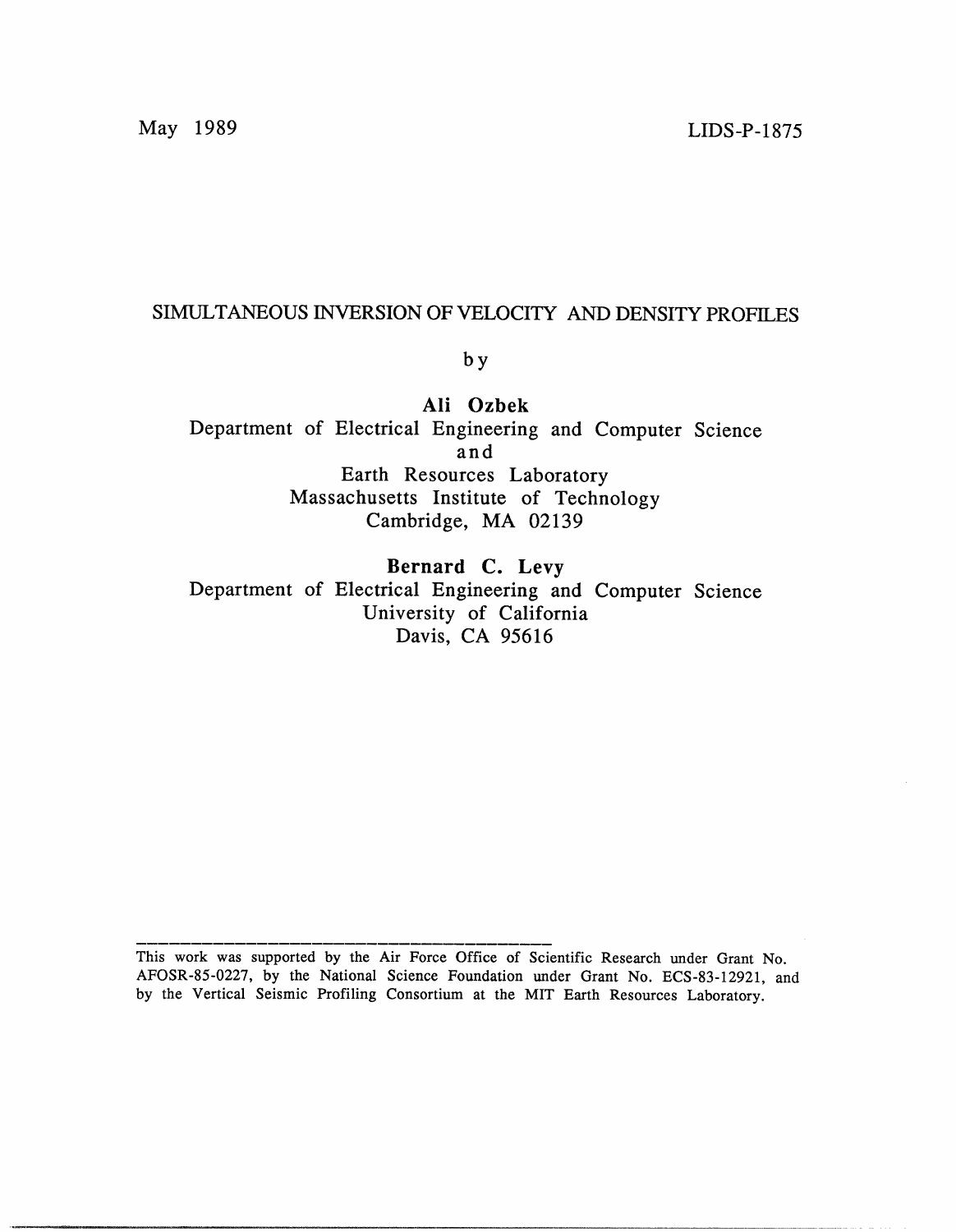| <b>Report Documentation Page</b>                                                                                                                                                                                                                                                                                                                                                                                                                                                                                                                                                                                                                                                                                                                                                                                                                                   |                             |                              |                 | Form Approved<br>OMB No. 0704-0188                  |                           |
|--------------------------------------------------------------------------------------------------------------------------------------------------------------------------------------------------------------------------------------------------------------------------------------------------------------------------------------------------------------------------------------------------------------------------------------------------------------------------------------------------------------------------------------------------------------------------------------------------------------------------------------------------------------------------------------------------------------------------------------------------------------------------------------------------------------------------------------------------------------------|-----------------------------|------------------------------|-----------------|-----------------------------------------------------|---------------------------|
| Public reporting burden for the collection of information is estimated to average 1 hour per response, including the time for reviewing instructions, searching existing data sources, gathering and<br>maintaining the data needed, and completing and reviewing the collection of information. Send comments regarding this burden estimate or any other aspect of this collection of information,<br>including suggestions for reducing this burden, to Washington Headquarters Services, Directorate for Information Operations and Reports, 1215 Jefferson Davis Highway, Suite 1204, Arlington<br>VA 22202-4302. Respondents should be aware that notwithstanding any other provision of law, no person shall be subject to a penalty for failing to comply with a collection of information if it<br>does not display a currently valid OMB control number. |                             |                              |                 |                                                     |                           |
| 1. REPORT DATE<br><b>MAY 1989</b>                                                                                                                                                                                                                                                                                                                                                                                                                                                                                                                                                                                                                                                                                                                                                                                                                                  | 2. REPORT TYPE              |                              |                 | <b>3. DATES COVERED</b><br>00-05-1989 to 00-05-1989 |                           |
| <b>4. TITLE AND SUBTITLE</b>                                                                                                                                                                                                                                                                                                                                                                                                                                                                                                                                                                                                                                                                                                                                                                                                                                       |                             |                              |                 | 5a. CONTRACT NUMBER                                 |                           |
| <b>Simultaneous Inversion of Velocity and Density Profiles</b>                                                                                                                                                                                                                                                                                                                                                                                                                                                                                                                                                                                                                                                                                                                                                                                                     |                             |                              |                 | <b>5b. GRANT NUMBER</b>                             |                           |
|                                                                                                                                                                                                                                                                                                                                                                                                                                                                                                                                                                                                                                                                                                                                                                                                                                                                    |                             |                              |                 | 5c. PROGRAM ELEMENT NUMBER                          |                           |
| 6. AUTHOR(S)                                                                                                                                                                                                                                                                                                                                                                                                                                                                                                                                                                                                                                                                                                                                                                                                                                                       |                             |                              |                 | <b>5d. PROJECT NUMBER</b>                           |                           |
|                                                                                                                                                                                                                                                                                                                                                                                                                                                                                                                                                                                                                                                                                                                                                                                                                                                                    |                             |                              |                 | <b>5e. TASK NUMBER</b>                              |                           |
|                                                                                                                                                                                                                                                                                                                                                                                                                                                                                                                                                                                                                                                                                                                                                                                                                                                                    |                             |                              |                 | <b>5f. WORK UNIT NUMBER</b>                         |                           |
| 7. PERFORMING ORGANIZATION NAME(S) AND ADDRESS(ES)<br>Massachusetts Institute of Technology, Laboratory for Information and<br>Decision Systems, 77 Massachusetts Avenue, Cambridge, MA, 02139-4307                                                                                                                                                                                                                                                                                                                                                                                                                                                                                                                                                                                                                                                                |                             |                              |                 | 8. PERFORMING ORGANIZATION<br><b>REPORT NUMBER</b>  |                           |
| 9. SPONSORING/MONITORING AGENCY NAME(S) AND ADDRESS(ES)                                                                                                                                                                                                                                                                                                                                                                                                                                                                                                                                                                                                                                                                                                                                                                                                            |                             |                              |                 | 10. SPONSOR/MONITOR'S ACRONYM(S)                    |                           |
|                                                                                                                                                                                                                                                                                                                                                                                                                                                                                                                                                                                                                                                                                                                                                                                                                                                                    |                             |                              |                 | 11. SPONSOR/MONITOR'S REPORT<br>NUMBER(S)           |                           |
| 12. DISTRIBUTION/AVAILABILITY STATEMENT<br>Approved for public release; distribution unlimited                                                                                                                                                                                                                                                                                                                                                                                                                                                                                                                                                                                                                                                                                                                                                                     |                             |                              |                 |                                                     |                           |
| <b>13. SUPPLEMENTARY NOTES</b>                                                                                                                                                                                                                                                                                                                                                                                                                                                                                                                                                                                                                                                                                                                                                                                                                                     |                             |                              |                 |                                                     |                           |
| 14. ABSTRACT                                                                                                                                                                                                                                                                                                                                                                                                                                                                                                                                                                                                                                                                                                                                                                                                                                                       |                             |                              |                 |                                                     |                           |
| <b>15. SUBJECT TERMS</b>                                                                                                                                                                                                                                                                                                                                                                                                                                                                                                                                                                                                                                                                                                                                                                                                                                           |                             |                              |                 |                                                     |                           |
| 16. SECURITY CLASSIFICATION OF:<br><b>17. LIMITATION OF</b>                                                                                                                                                                                                                                                                                                                                                                                                                                                                                                                                                                                                                                                                                                                                                                                                        |                             |                              |                 | 18. NUMBER                                          | 19a. NAME OF              |
| a. REPORT<br>unclassified                                                                                                                                                                                                                                                                                                                                                                                                                                                                                                                                                                                                                                                                                                                                                                                                                                          | b. ABSTRACT<br>unclassified | c. THIS PAGE<br>unclassified | <b>ABSTRACT</b> | OF PAGES<br>5                                       | <b>RESPONSIBLE PERSON</b> |

**Standard Form 298 (Rev. 8-98)**<br>Prescribed by ANSI Std Z39-18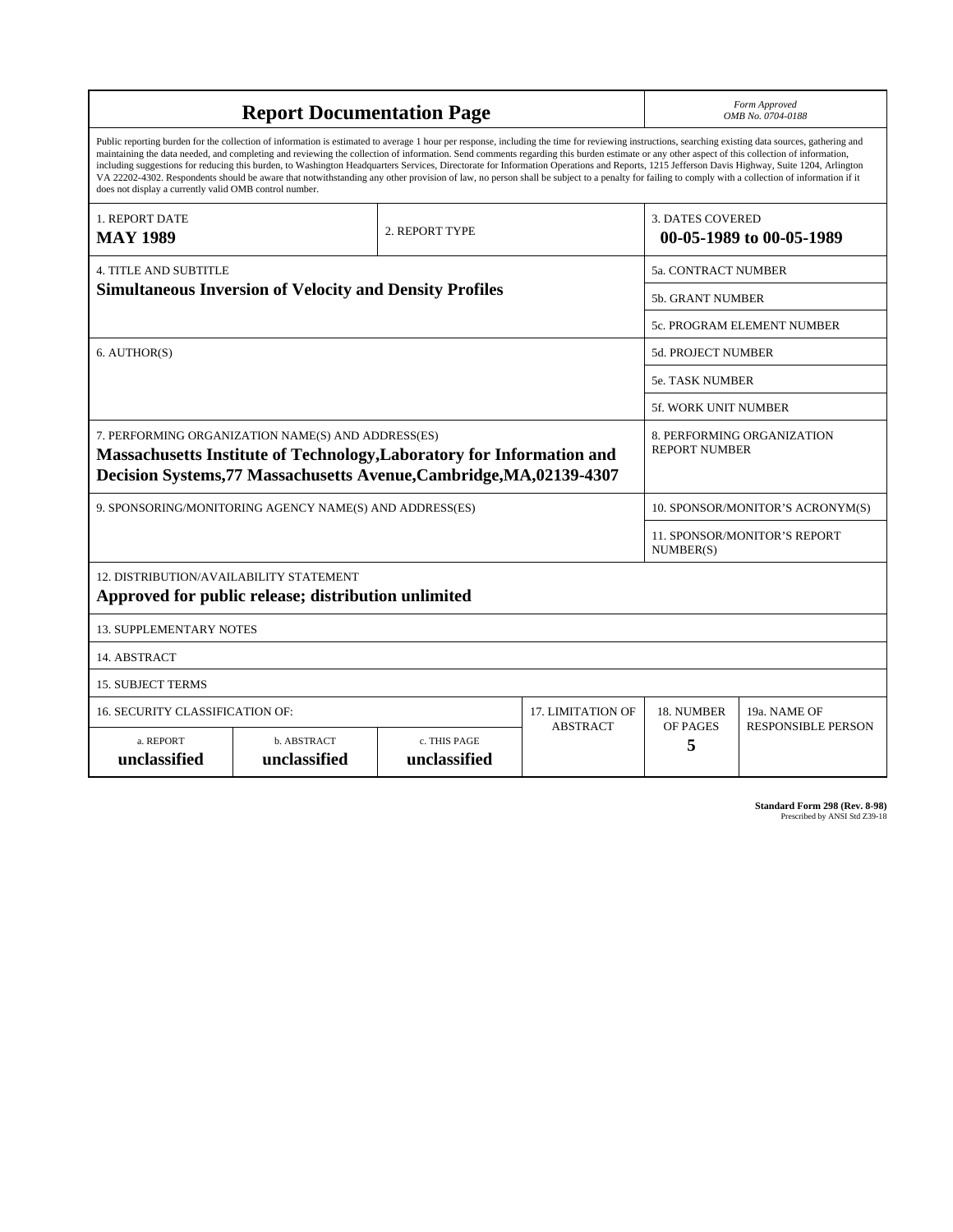## Simultaneous Inversion of Velocity and Density Profiles S 16.4

*Ali Ozbek, M.I.T.; and Bernard C. Levy, University of California at Davis*

tic medium is considered within the homogeneous background can be termed the "velocity scattering potential" and the "den-<br>Born approximation. The objective is to reconstruct simulta-<br>sity scattering potential", respective Born approximation. The objective is to reconstruct simulta- sity scattering potential", respectively.  $c_o$  is the propagation ve-<br>neculate the velocity and density profiles of the medium. The clocity, and  $\rho_o$  is the de neously the velocity and density profiles of the medium. The locity, and  $\rho_o$  is the density of the background medium. We<br>medium is probed by wide-hand plane-wave sources and the time assume that  $c(\underline{x})$  and  $\rho(\underline{x})$  do medium is probed by wide-band plane-wave sources, and the time assume that  $c(\underline{x})$  and  $\rho(\underline{x})$  do not deviate significantly from the  $U_c(\underline{x})$  and  $U_s(\underline{x})$ <br>traces cheerved at the receivers are appropriately filtered to ob traces observed at the receivers are appropriately filtered to ob-<br>the values are small with respect to 1. We also assume that  $U_c(x)$ <br>the concentional projections of the velocity and density scattering<br>values are small wi tain generalized projections of the velocity and density scattering values are small with respect to 1. We also assume that  $U_c(\underline{x})$ <br>notapities which are related to the velocity and density varia. and  $U_o(\underline{x})$  have the bo potentials, which are related to the velocity and density varia- and  $U_p(\underline{x})$  have the bounded support V, which is disconnected support V, which is disconnected support V, which is disconnected support v, which is disconn tions in the medium. The generalized projections are weighted from the receiver array.<br>From (2), it can be deduced that the scattering pattern due to integrals of the scattering potentials; in the two-dimensional ge-<br>  $U_c(\underline{x})$  is that of a monopole, whereas the scattering pattern due<br>  $U_c(\underline{x})$  is that of a monopole, whereas the scattering pattern due ometry the weighting functions are concentrated along parabo-  $U_c(\underline{x})$  is that of a monopole, whereas the scattering pattern due<br>les The second problem for the senerelized projections is las. The reconstruction problem for the generalized projections is  $\log_2(x)$  is that of the sum of a monopole and a dipole. Therefore,<br>formulated in a monopole and in a monopole of the problem of x any or straight. formulated in a way similar to the problem of x-ray, or straight-<br>the scattering due to density perturbations is most prominent for reflected ones. line tomography. The solution is expressed as a backprojection reflected waves, and the least prominent for reflected ones.<br>
The incident wave is given as  $P_o(\underline{x}', \omega) = e^{i\mathbf{k}\cdot\hat{\mathbf{z}}}\cdot\mathbf{w}$  where  $\hat{\theta} =$ operation followed by a two dimensional space-invariant filter-<br>inv operation. In the Fourier domain the resulting image is a  $(\cos \theta, \sin \theta)$  is the unit vector which indicates the angle of ining operation. In the Fourier domain, the resulting image is a linear combination of the velocity and density scattering potenlinear combination of the velocity and density scattering poten-<br>cidence of the plane-wave source. For the 2-D geometry, the tials, where the coefficients depend on the angle of incidence of Green's function is given as  $G_o(\underline{x}, \underline{x}', \omega) = iH_0^{(1)}(k|\underline{x}-\underline{x}'|)/4$ the probing wave. Therefore, two or more different angles of where  $H_0^I$ <br>incidence are necessary to solve for the velocity and density scate type one. incidence are necessary to solve for the velocity and density scattering potentials separately.

The technique of defining a backprojection operator and relating it to the unknown medium for the case of zero-offset problems, where projections over circles arise, was introduced by Fawcett (1985). With a similar technique, Özbek & Levy (1987) solved the velocity inversion problem in constant-density acoustic media to  $k_r$  can be written as under plane-wave illumination, where parabolic projections are the data. This work extends this work to the joint reconstruction of velocity and density. Only the 2D case is presented here, for the 3D case and more detailed development, see Ozbek & Levy (1988). The extension of these results to the elastic problem,<br>where elliptic and hyperbolic, as well as parabolic projections  $\left\{\right.$ where elliptic and hyperbolic, as well as parabolic projections are inverted, will be presented elsewhere.

Consider the scattering experiment described in Fig. 1. A nonzero in a region with parabolic support. In the following, it 2-D acoustic medium is probed by a wide-band plane wave and will be assumed that the projections

$$
\rho(\underline{x})\nabla\cdot\left[\frac{1}{\rho(\underline{x})}\nabla P(\underline{x},\omega)\right]+\frac{\omega^2}{c^2(\underline{x})}P(\underline{x},\omega)=0,\hspace{1cm} (1)
$$

where  $c(\underline{x})$  is the propagation velocity, and  $\rho(\underline{x})$  is the density of the medium at point  $\underline{x}$ . Within the Born approximation, the scattered field  $P_{\rho}(\xi, \omega)$  at receiver location  $\xi$  can then be written as  $+4\pi^2$ 

$$
P_{s}(\xi,\omega) = \int d\underline{x}' \left\{ k^{2} [U_{c}(\underline{x}') - U_{\rho}(\underline{x}')] P_{o}(\underline{x}',\omega) G_{o}(\xi,\underline{x}',\omega) + U_{\rho}(\underline{x}') \nabla_{\underline{x}'} P_{o}(\underline{x}',\omega) \cdot \nabla_{\underline{x}'} G_{o}(\xi,\underline{x}',\omega) \right\}, (2)
$$

where  $k = \omega/c_o$  is the wavenumber. The scattered field  $P_a$  is the

**8ummary** difference between the total field *P* and the incident field *P<sub>o</sub>*.  $G_o$ is the Green's function associated with a point source in a homo-The multidimensional inverse scattering problem for an acous-<br>madium is considered within the homogeneous background can be termed the "velocity scattering potential" and the "dengeneous medium.  $U_c(\underline{x}) \triangleq [c_o^2/c^2(\underline{x})] - 1$  and  $U_o(\underline{x}) \triangleq \ln[\rho(\underline{x})/\rho_o]$ 

where  $H_0^{(1)}(\cdot)$  indicates the Hankel function of order zero and

We now now filter the observed scattered field:

$$
\hat{g}(\xi, k_r) \triangleq \frac{2\pi}{k_r^2} P_s^*(\xi, c_o k_r). \tag{3}
$$

From (2), the inverse Fourier transform of  $\hat{g}(\xi, k_r)$  with respect

$$
g(\xi, r) = \int d\underline{x}' \frac{1(r - \hat{\underline{\theta}} \cdot \underline{x}' - |\underline{x}' - \underline{\xi}|)}{\sqrt{(r - \hat{\underline{\theta}} \cdot \underline{x}')^2 - |\underline{x}' - \underline{\xi}|^2}}
$$

$$
U_c(\underline{x}') - U_{\rho}(\underline{x}')] - \left[\hat{\underline{\theta}} \cdot \frac{(\underline{x}' - \underline{\xi})}{|\underline{x}' - \underline{\xi}|}\right] \left[\frac{r - \hat{\underline{\theta}} \cdot \underline{x}'}{|\underline{x}' - \underline{\xi}|}\right] U_{\rho}(\underline{x}')\right\}.
$$
 (4)

**Introduction This equation expresses**  $g(\xi, r)$  **as a weighted integral of scatter-**Consider the scattering experiment described in Fig. 1. A ing potentials  $U_e(\underline{x})$  and  $U_p(\underline{x})$ , where the weighting function is<br>consider the scattering experiment described in Fig. 1. A increase in a region with parabolic will be assumed that the projections  $g(\xi, r)$  constitute the data the scattered field is observed along a straight-line receiver array.<br>The pressure field  $P(\underline{x}, \omega)$  at position  $\underline{x} = (x, y)$  satisfies<br>scattering problem can be formulated as follows: given the genscattering problem can be formulated as follows: given the generalized projections  ${g(\xi,r): -\infty < \xi < \infty, 0 \leq r < \infty}$ , we want to reconstruct the scattering potentials  $U_c(\underline{x})$  and  $U_s(\underline{x})$ .

It is interesting to note that the parabolical projections  $g(\xi, r)$ can be obtained in the time domain also:

$$
g(\xi,r) = -2\pi c_o \int_{-\infty}^{r/c_o} dr \int_{-\infty}^{r} ds P_s(\underline{\xi},s)
$$
  
+  $4\pi^2 c_o \int_{-\infty}^{\infty} dr \int_{-\infty}^{r} ds P_s(\underline{\xi},s).$  (5)

### *P.(f, w) =* **Jd[** *{k([Ue(z')* - *UP,( If)]P.(z,)Go.(~\_,z\_, w)* The Backprojection Operation

The first step of our inversion procedure is to perform a back-<br>projection operation on the projections  $g(\xi, r)$ . We define it as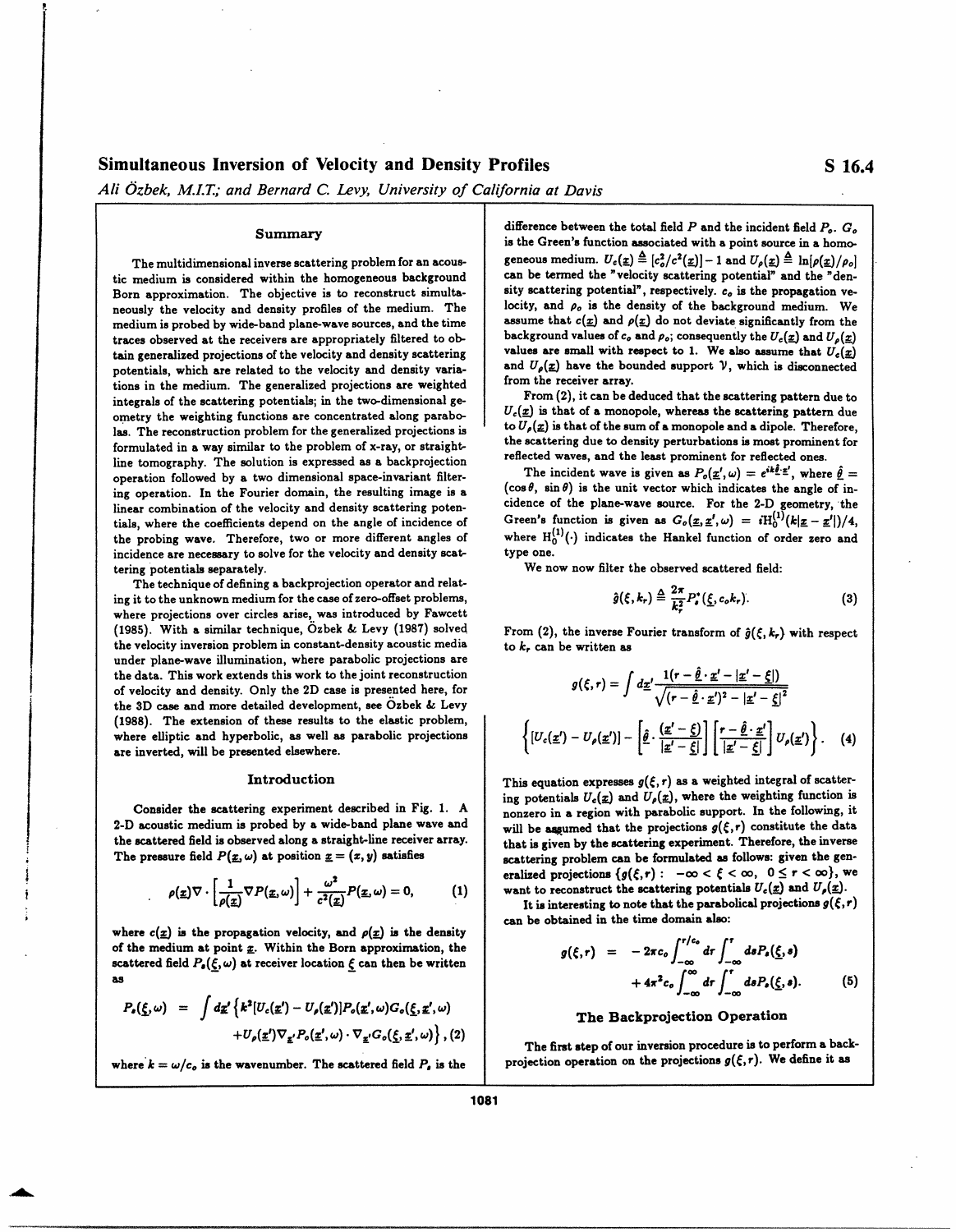2 **Velocity and density** Inversion

$$
U_B(\underline{x}) \triangleq \int_{-\infty}^{\infty} d\xi \int_{-\infty}^{\infty} dr g(\xi, r) \frac{1(r - \hat{\underline{\theta}} \cdot \underline{x} - |\underline{x} - \underline{\xi}|)}{\sqrt{(r - \hat{\underline{\theta}} \cdot \underline{x})^2 - |\underline{x} - \underline{\xi}|^2}}.
$$
 (6)

At a given point  $\underline{x}$ , this operation sums the contributions of the *projections*  $g(\xi, r)$  which correspond to scattering equation (4). projections  $g(\xi, r)$  which correspond to scattering equation (4). for  $\gamma = +1$ , where  $\underline{k} = (\underline{k}, k)$  and  $\underline{\hat{\nu}} = (\cos(\theta + \phi)/2, \sin(\theta + \phi)/2)$ .<br>By performing this backprojection operation for every point in The angular range of

Our first objective is to relate  $g(\xi, r)$  and  $U_B(\underline{x})$  in the fre-<br>Combining (7) and (9) gives quency domain. It can be shown that the Fourier transform of  $U_B(x)$  is given by (Özbek & Levy (1987))

$$
\hat{U}_B(\underline{k}) = \frac{i\pi}{\underline{k}\cdot\hat{\underline{\theta}}} e^{-ip\underline{\lambda}\cdot\hat{\underline{\psi}}/2\underline{k}\cdot\hat{\underline{\theta}}} \hat{\mathfrak{g}}\left(k_\xi = \frac{\underline{\lambda}\cdot\hat{\underline{\psi}}^{\perp}}{2\underline{k}\cdot\hat{\underline{\theta}}}, k_r = \frac{k^2}{2\underline{k}\cdot\hat{\underline{\theta}}}\right), \quad (7)
$$

where  $\hat{g}(k_{\xi}, k_{r})$  is the 2-D Fourier transform of  $g(\xi, r)$ ,  $\underline{k} = (k_{x}, k_{y})$ ,<br>  $k = |\underline{k}|$ ,  $\underline{\lambda} = (k_{x}^{2} - k_{y}^{2}, 2k_{x}k_{y})$ ,  $\underline{\hat{\psi}} = (\cos(\theta + \phi), \sin(\theta + \phi))$ , and  $\hat{k} = |\hat{k}|$ ,  $\Delta = (\kappa_{\bar{x}} - \kappa_{\bar{y}}, 2\kappa_{z}\kappa_{y}), \underline{\psi} = (\cos(\theta + \phi), \cos(\theta + \phi)).$ <br>  $\hat{\psi}^{\perp} = (\sin(\theta + \phi), -\cos(\theta + \phi)).$ <br>
Feconstruct these two potentials separately from a single exper-<br>
iment. Therefore, to reconstruct  $\hat{U}_c(k)$  and  $\$ 

### Separate Reconstruction of  $\hat{U}_c(\underline{k})$  and  $\hat{U}_o(\underline{k})$

In this section, we first derive a frequency domain relationship between the projections  $g(\xi, r)$  and the scattering potentials  $U_c(\underline{x})$  and  $U_p(\underline{x})$ , thus obtaining a "Projection Slice Theorem" associated with the problem. Inverting this relationship provides both a frequency domain relationship between  $\hat{U}_{\rho}(k)$ ,  $\hat{U}_{\rho}(k)$ , and which requires inverting the matrix  $M(\hat{k}; \hat{\theta}_1, \hat{\theta}_2)$ ,  $\hat{U}_{\rho}(k)$ , and a method for the separate reconstruction of  $U_c(x)$ . For the numeric  $U_B(\underline{\kappa})$ , and a method for the separate reconstruction of  $U_c(\underline{x})$  **For the numerical stability and robustness of the matrix in-**<br>and  $U_\rho(\underline{x})$ .

$$
\hat{\hat{g}}(k_{\xi}, k_{r}) = -\frac{i\pi\gamma}{\Sigma} e^{ip\Sigma} \left\{ (\hat{U}_{c} - \hat{U}_{\rho})(\underline{k} = k_{r}\hat{\underline{\theta}} + k_{\xi}\hat{\underline{\phi}}^{\perp} + \Sigma\hat{\underline{\phi}}) - \frac{\hat{\underline{\theta}} \cdot [k_{\xi}\hat{\underline{\phi}}^{\perp} + \Sigma\hat{\underline{\phi}}]}{k_{r}} \hat{U}_{\rho}(\underline{k} = k_{r}\hat{\underline{\theta}} + k_{\xi}\hat{\underline{\phi}}^{\perp} + \Sigma\hat{\underline{\phi}}) \right\}, \tag{8}
$$

$$
\gamma \triangleq \left\{ \begin{array}{cl} +1 & \text{if } \underline{x} \cdot \hat{\phi} - p > 0 \text{ for all } \underline{x} \in \mathcal{V}, \\ -1 & \text{if } \underline{x} \cdot \hat{\phi} - p < 0 \text{ for all } \underline{x} \in \mathcal{V}. \end{array} \right.
$$

For  $|k_{\xi}| > |k_{r}|$ ,  $\hat{g}(k_{\xi}, k_{r})$  is related to the part of the observed scattered field that corresponds to evanescent waves (Ozbek & shaded areas in Fig. 2. However, if we consider the superimposed Levy (1987)), and we do not make use of this portion of  $\hat{a}(k_1, k_2)$  radiation pattern" of Levy (1987)), and we do not make use of this portion of  $\hat{g}(k_{\xi}, k_{r})$  <sup>"</sup>radiation pattern" of  $\sigma_{min}(M)$  drawn in Fig. 2 also, we see that in our inversion scheme. The inverse formula of (8) is  $M$  is most singular for in our inversion scheme. The inverse formula of  $(8)$  is

$$
\hat{U}_R(\underline{k}) \triangleq \hat{U}_c(\underline{k}) - 2 \left[ \frac{(\underline{k} \cdot \hat{\underline{\theta}})^2}{k^2} \right] \hat{U}_\rho(\underline{k}) \qquad (9)
$$
\n
$$
= \frac{i\gamma \underline{\lambda} \cdot \hat{\underline{\psi}}}{2\pi \underline{k} \cdot \hat{\underline{\theta}}} e^{-ip\underline{\lambda} \cdot \hat{\underline{\psi}}/2\underline{k} \cdot \hat{\underline{\theta}}} \hat{\mathfrak{g}} \left( k_\xi = \frac{\underline{\lambda} \cdot \hat{\underline{\psi}}^{\perp}}{2\underline{k} \cdot \hat{\underline{\theta}}} , k_r = \frac{k^2}{2\underline{k} \cdot \hat{\underline{\theta}}} \right),
$$

for  $k \in \mathcal{C}$ , where the cone  $\mathcal{C}$  is defined below.  $\hat{U}_R(\underline{k})$  denotes the 2-D Fourier transform of the reconstructed potential  $U_R(\underline{x})$  iwo angles, say which is obtained by applying the constant density reconstruction which is obtained by applying the constant density reconstruction procedure to the projections  $g(\xi, r)$  obtained from a variable  $\left[1 - 2(\underline{\hat{k}} \cdot \underline{\hat{\theta}}_{i_{\underline{k}1}})^2\right]$   $\left[ \begin{array}{c} \hat{U}_{R i_{\underline{k}1}}(k) \end{array} \right]$ 

Equation (8) represents the "Projection Slice Theorem" associated with the variable density inverse acoustic problem relating ( ) the 1-D Fourier transform of  $\hat{g}(\xi, k_r)$  with respect to  $\xi$  to a semicircular slice of the 2-D Fourier transform of  $U_R(\underline{x})$ . For a fixed  $k_r$ ,  $\hat{g}(k_\xi, k_r)$  gives  $\hat{U}_R(\underline{k})$  along a semicircle of radius  $|k_r|$  centered at  $k_r \hat{\theta}$ . By letting  $k_r$  vary, these semicircles span a cone  $C$ , which is defined as

$$
C = \{ \underline{k} : |\underline{\hat{k}} \cdot \underline{\hat{\nu}}| \ge \sqrt{2}/2 \} \tag{10}
$$

By performing this backprojection operation for every point in The angular range of this cone is 90°. For  $\gamma = -1$ , *C* is the the plane, this gives an image,  $U_B(\underline{x})$ . complement  $\tilde{C}$  of the above cone.

$$
\hat{U}_R(\underline{k}) = \frac{\gamma \underline{\lambda} \cdot \hat{\psi}}{2\pi^2} \hat{U}_B(\underline{k}) = \hat{U}_c(\underline{k}) - 2\cos^2\zeta \hat{U}_\rho(\underline{k}), \quad \underline{k} \in \mathcal{C}. \quad (11)
$$

where  $\zeta$  is the angle between the vectors  $\hat{k}$  and  $\hat{\theta}$ , with  $k =$  $(\hat{k}, k)$ . This relation shows that  $\hat{U}_R(k)$  can be computed by two-<br>dimensional filtering of the backprojected image  $\hat{U}_R(k)$ , but then  $\hat{U}_R(\underline{k})$  is a linear combination of  $\hat{U}_c(\underline{k})$  and  $\hat{U}_\rho(\underline{k})$  we cannot iment. Therefore, to reconstruct  $\hat{U}_c(\underline{k})$  and  $\hat{U}_\rho(\underline{k})$  separately, in principle we need two experiments with plane waves incident at angles  $\hat{\theta}_1$  and  $\hat{\theta}_2$ ; then we can solve the system

$$
\underbrace{\left[\begin{array}{cc} 1 & -2(\underline{\hat{k}} \cdot \hat{\theta}_1)^2 \\ 1 & -2(\underline{\hat{k}} \cdot \hat{\theta}_2)^2 \end{array}\right]}_{M(\underline{\hat{k}};\,\underline{\hat{\theta}}_1,\,\underline{\hat{\theta}}_2)}\left[\begin{array}{c} \hat{U}_c(\underline{k}) \\ \hat{U}_\rho(\underline{k}) \end{array}\right] = \left[\begin{array}{c} \hat{U}_{R1}(\underline{k}) \\ \hat{U}_{R2}(\underline{k}) \end{array}\right],\tag{12}
$$

 $\frac{1}{\log(\frac{x}{n})}$ .<br>From (2) and (3), we obtain (Özbek & Levy (1988)) version procedure, the matrix  $M(\hat{\underline{k}}; \hat{\theta}_1, \hat{\theta}_2)$  must be as nonsingu-<br>lar as possible. The most appropriate measure of the singularity of a matrix is the smallest singular value of the matrix. Inversion of *M* would be most robust when the smallest singular value  $\sigma_{\min}(M)$  is maximized. This takes place for values of  $\hat{k}$ ,  $\hat{\theta}_1$ , and  $\hat{\theta}_2$ such that  $\hat{\theta}_1 \cdot \hat{\theta}_2 = 0$  and  $\hat{k} = \pm \hat{\theta}_1$  or  $\hat{k} = \pm \hat{\theta}_2$ . Therefore the two probing waves are incident at angles perpendicular to each other. Under this condition, let us consider the frequency domain covfor  $|k_{\xi}| \leq |k_r|$ , where  $\hat{U}_c(\underline{k})$  and  $\hat{U}_p(\underline{k})$  are the 2-D Fourier trans-<br>forms of *II* (n) and *II* (n) consider  $\sum_{i=1}^{N}$ ,  $\sqrt{2n+2i}$  have receiver coverage surrounding the medium. Neglecting the forms of  $U_c(\underline{x})$  and  $U_p(\underline{x})$  respectively,  $\Sigma \triangleq \gamma \text{sgn}(k_r) \sqrt{k_r^2 - k_\xi^2}$ , have receiver coverage surrounding the medium. Neglecting the and a single probing wave has a "figure-of-eight" shape aligned with the direction of the probing wave ( $\ddot{O}$ zbek & Levy (1987)). When two probing waves are used,  $U_c(\underline{k})$  and  $U_p(\underline{k})$  can be solved only in regions where where there is double coverage, as indicated by coverage.

> For general values of  $\hat{\theta}_1$  and  $\hat{\theta}_2$  the situation is similar. In general, *M* is singular for values of  $\hat{k}$  which satisfy  $|\hat{k} \cdot \hat{\theta}_1| = |\hat{k} \cdot \hat{\theta}_2|$ . Therefore, for  $\hat{\theta}_1 = \pm \hat{\theta}_2$ , *M* is singular for all  $\hat{k}$ ; otherwise, it is singular for  $\hat{k} = \pm (\hat{\theta}_1 + \hat{\theta}_2)/|\hat{\theta}_1 + \hat{\theta}_2|$  or  $\hat{k} = \pm (\hat{\theta}_1 - \hat{\theta}_2)/|\hat{\theta}_1 - \hat{\theta}_2|$ . These are the directions which in fact bisect the regions where there is double coverage.

> In practice, then, it would be appropriate to use more than two angles, say angles  $\hat{\theta}_1$ ,  $\hat{\theta}_2$ , ...,  $\hat{\theta}_N$ , and for each  $\underline{k}$ , solve the

$$
\left[\begin{array}{c}1 & -2(\hat{\underline{k}}\cdot\hat{\underline{\theta}}_{i_{\underline{k}1}})^{2}\\1 & -2(\hat{\underline{k}}\cdot\hat{\underline{\theta}}_{i_{\underline{k}2}})^{2}\\ \vdots & \vdots\\1 & -2(\hat{\underline{k}}\cdot\hat{\underline{\theta}}_{i_{\underline{k}P}})^{2}\end{array}\right]\left[\begin{array}{c}\hat{U}_{c}(\underline{k})\\ \hat{U}_{c}(\underline{k})\end{array}\right]=\left[\begin{array}{c}\hat{U}_{Ri_{\underline{k}1}}(\underline{k})\\ \hat{U}_{Ri_{\underline{k}2}}(\underline{k})\end{array}\right]
$$
(13)  

$$
\frac{M(\underline{k})}{M(\underline{k})}
$$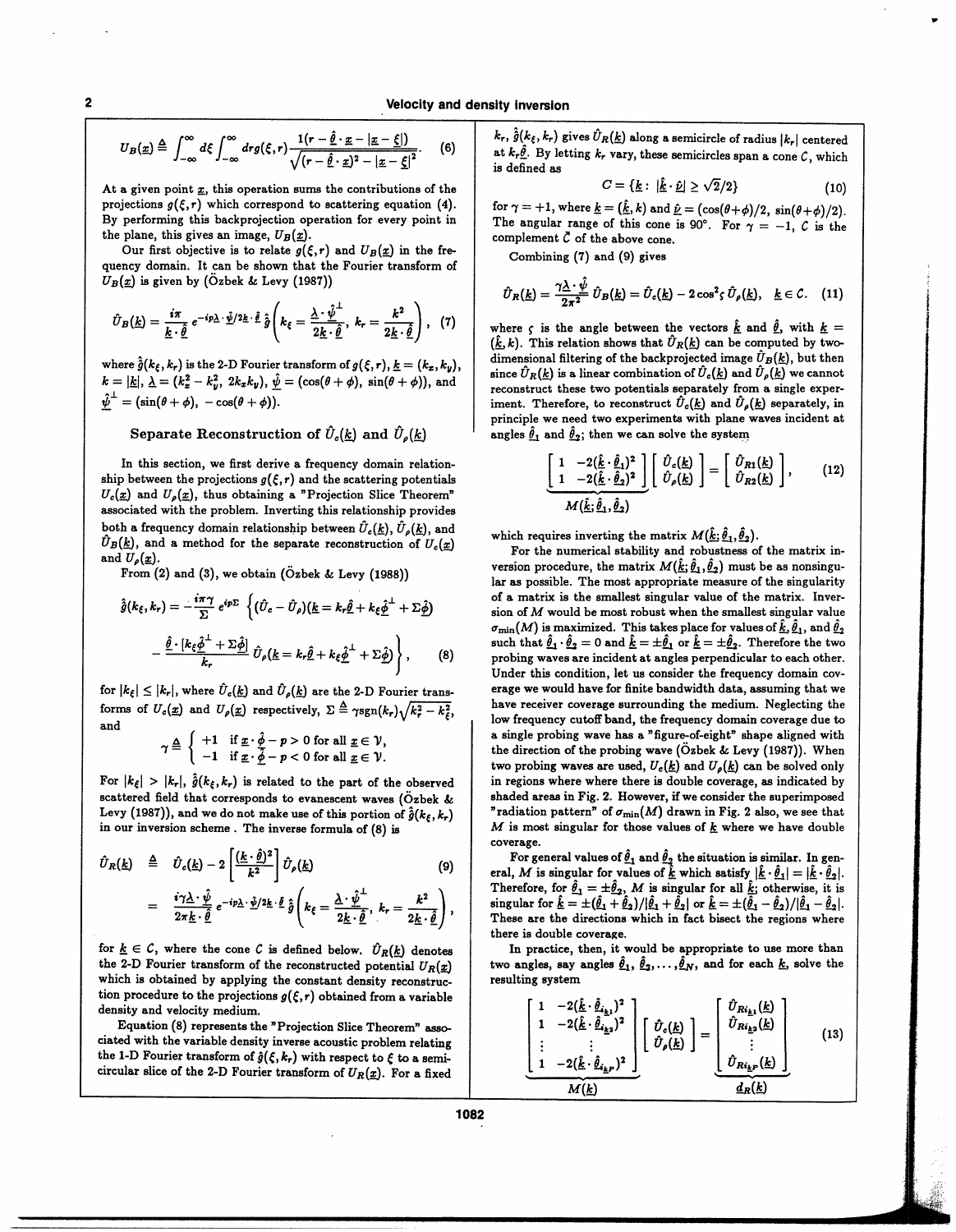$C \{1, 2, ..., N\}$  is the set of indices corresponding to the angles ing potential associated with the compressibility of the medium.<br>
of incidence for which the probing wave provides coverage at k.<br>  $\frac{1}{125}$ , 6a and 6b sh

$$
\begin{bmatrix}\n\hat{U}_c(\underline{k}) \\
\hat{U}_\rho(\underline{k})\n\end{bmatrix} = (M'M)^{-1}M'\,\underline{d}_R(\underline{k}).\n\tag{14}
$$

3a and 3b show the velocity and density scattering potential mod- constructed with the derived inversion formulas. In our impleels,  $U_c(\underline{x})$  and  $U_p(\underline{x})$ , respectively. The scattering potentials cor-<br>respond to velocity and density anomalies which are constant in values, arbitrarily assigning a weight of 1/6 to the closest four respond to velocity and density anomalies which are constant in values, arbitrarily assigning a weight of  $1/6$  to the closest four square-shaped areas of dimensions 35 m  $\times$  35 m. The background samples, and  $1/12$  to t medium was homogeneous with velocity 5000 m/s. The source  $\parallel$  nally located. wavelet was lowpass with a cutoff frequency of 425 Hz, so that the object sizes are three times the shortest wavelength in the  $\overline{a}$  Conclusions source signal. The regions of anomaly are separated by a distance six times the shortest wavelength. The synthetic scattered We considered the problem of the separate reconstruction waves were obtained by using the forward scattering equation of the velocity and density inhomogeneities for a multidimenunder Born approximation; however, since the object sizes were sional acoustic medium probed by wide-band plane waves. The not too large with respect to the shortest wavelength, we do not problem was posed as a generalized tomographic problem, where<br>deem this approximation to be critical for this example. for small unitated integrals of the ve scattering potential magnitudes. The entire image area was 500 the density scattering potential  $U_o(\underline{x})$  are considered as data. A

ual reconstruction of velocity and density inhomogeneities, more can obtain an image,  $U_R(x)$ , which in the Fourier domain is a than two sources are needed. In this experiment, we have used linear combination of the velocity and density scattering poteneight angles of incidence, at 22.5° intervals. The inversion was the coefficients depend on the angle of incidence<br>performed over the regions in the k domain where coverage was defined and where the coefficients depend on provided by at least five probing waves; i.e., using the notation of angles of incidence were used to solve for the velocity and density eq. (14),  $N = 8$ ,  $P \ge 5$ , and rank $(M) \ge 4$  for all inversion points scattering potentials separately. *k.* This corresponds to carrying out the inversion over a circular lowpass region with a radius of about 55% of the maximum Acknowledgements frequency coverage provided by a single source.

To obtain these images, in the frequency domain, values obtained Research under Grant No. AFOSR-85-0227, by the National Sci-<br>due to different sources providing multiple coverage were simply ence Foundation under Grant No. due to different sources providing multiple coverage were simply<br>averaged point by point. Fig. 4 shows the backprojected image tical Seismic Profiling Consortium at the MIT Earth Resources averaged point by point. Fig. 4 shows the backprojected image ical Seismic  $U_P(x)$ .  $U_P(x)$  can be interpreted as a "migrated" image of the ve-<br>Laboratory.  $U_B(x)$ .  $U_B(x)$  can be interpreted as a "migrated" image of the velocity field for a constant density medium. Fig. 5 depicts  $U_R(\underline{x})$ , which is the image obtained by applying the constant density and the constant of  $\mathbb{R}$  References reconstruction procedure to the data obtained from a variable

images display the locations of the scatterers; however the "in-<br>unecion" image looks much better focused than the "migration" and Expos., Soc. Explor. Geophys., New Orleans, Expanded version" image looks much better focused than the "migration" and Expos., Soc. Explor. Geophys.,  $\frac{1}{2}$  and Expos., Soc. Explor. Geophys.,  $\frac{1}{2}$ image. This effect in general has been noted by other researchers also (Esmersoy & Miller (1987)). In addition, the values of  $U_B(\underline{x})$  **J. A. Fawcett, "Inversion of N-Dimensional Spherical Averages,"** are orders of magnitude different than the original scattering po- *SIAM J. Appl. Math.,* Vol. 45, No. 2, pp. 336-341, April tential levels. On the other hand,  $U_R(\underline{x})$  looks like  $U_c(\underline{x}) - U_p(\underline{x})$ , **1985**. and actual constructed values confirm this. To see how this comes about, consider that our averaging scheme in the frequency do- A. Özbek and B. C. Levy, "Inversion of Parabolic and Paraboloid-<br>al Projections," submitted to IEEE Trans. Acoust. Speech

$$
\hat{U}_T(\underline{k}) = \frac{1}{\pi} \int_0^{\pi} d\theta \hat{U}_R(\underline{k}) = \hat{U}_c(\underline{k}) - \hat{U}_\rho(\underline{k}), \qquad (15)
$$

using eqn. (9), where  $\hat{U}_R$  corresponds to the inversion result for submitted to *J. Acoust. Soc. Am.*, May 1988. one source, and  $\hat{U}_T$  corresponds to the result after averaging.

by the least squares method, where  $\{i_k1, i_k2, \ldots, i_kP\}$  **Therefore, what we have actually obtained this way is the scatter-**<br>In potential associated with the compressibility of the medium.

or incidence for which the probing wave provides coverage at  $\frac{a}{c}$ .<br>This gives the solution<br>20% of the model values. The sources of error are the bilinear interpolation used, the finite size of receiver arrays on each side, lowpass nature of the frequency domain coverage, the source deconvolution process, and the lack of zero frequency information.

Numerical Example **In fact**, the the scattered field  $P_s(\xi, \omega)$  has zero amplitude for zero frequency, as one can observe from the Lippmann-Schwinger The theory presented in this paper was tested for the two-<br>dimensional case, using computer-generated synthetic data. Figs.<br>analytic around  $k = 0$ . Therefore, the DC level cannot be reanalytic around  $k = 0$ . Therefore, the DC level cannot be resamples, and  $1/12$  to the next closest samples which are diago-

weighted integrals of the velocity scattering potential  $U_c(x)$  and  $m \times 500$  m, the grid size was 5 m  $\times$  5 m, and receivers were backprojection operator  $U_B(\underline{x})$  was defined, which was related to located on all sides around the medium, 100 on each side. ated on all sides around the medium,  $100$  on each side.<br>As indicated above, for numerical stability in the individ-<br>was shown that by applying a time-important filter to  $U - I$  was was shown that, by applying a time-invariant filter to  $U_B(\underline{x})$ , we of the probing wave. Therefore, for numerical stability, several

For comparison, we first present the images  $U_B(\underline{x})$  and  $U_R(\underline{x})$ . This work was supported by the Air Force Office of Scientific<br>obtain these images, in the frequency domain, values obtained Research under Grant No. AFOSR

- C. Esmersoy and D. Miller, "Stacking Versus Back Propaga-<br>tion in Seismic Imaging: Duality for Multidimensional Lin-Some observations can be made regarding these images. Both tion in Seismic Imaging: Duality for Multidimensional Lin-<br>earlier the locations of the scatterers: however the "in-<br>earlied Inversion," presented at the 57th Ann.
	-
	- al Projections," submitted to *IEEE Trans. Acoust. Speech Signal Processing,* April 1987.
	- A. Özbek and B. C. Levy, "Simultaneous Inversion of Velocity and Density Profiles for Multidimensional Acoustic Media,"

1083